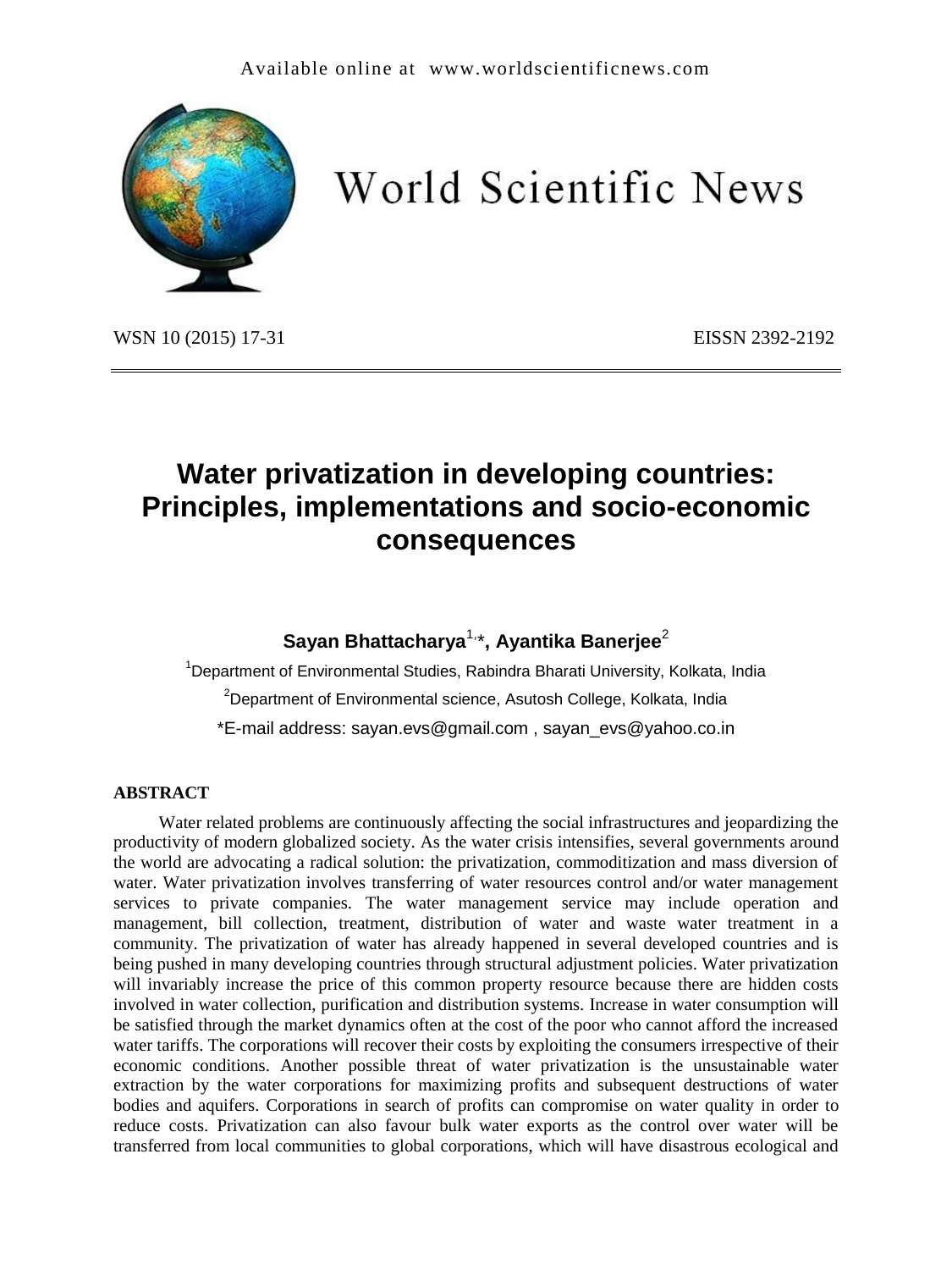environmental consequences. Indiscriminate mining of groundwater by multinational companies in Andhra Pradesh, Tamil Nadu and Kerala has resulted behemoth threats to the local water resources, biodiversity and economic structures. Water pricing and privatization will inevitably increase the price of the major crops and vegetables all around the world, which, in turn, can adversely affect the food security of the common people. Community based water management practices like rainwater harvesting, sustainable watershed management, integrated river basin management and irrigation efficiency are sustainable alternatives to water privatization in the third world countries including India.

*Keywords***:** Water Crisis; Privatization; Water Pricing; Food Security; Economy

#### **1. INTRODUCTION**

Water is a compound whose material constitution becomes secondary to its symbolic value because of its reflection in our mind as a symbol of life. The access to water is a basic human right, as because water is a social and cultural good, not merely an economic commodity. The hydrological cycle of the globe can be referred to as water democracy, because it is a system of distributing water for all the living beings. Providing water is absolutely essential for a country's development objectives – job creation, food security, GDP growth and social goals including poverty reduction (UNESCO, 2009). Despite significant progress of human society, water related problems are continuously affecting the social infrastructures and jeopardizing the productivity of the society. A substantial proportion of ill health in India can be attributed to lack of safe drinking water, poor sanitation and hygiene practices. In 2002, the World Health Organization estimated that 1.1 billion people (17% of the global population) lacked access to safe water resources, and 2.6 billion people (42% of the global population) lacked access to improved sanitation, which is the primary cause of water contamination and waterborne diseases" (WHO, 2004).

Shallow aquifers generally suffer from agrochemicals, domestic and industrial waste pollution. Major water pollutants include microbes (like intestinal pathogens and viruses), nutrients (like phosphates and nitrates), heavy metals and metalloids (like arsenic, lead, mercury), organic chemicals (like DDT, lubricants, industrial solvents), oil, sediments and heat. Heavy metals can contaminate the aquifer and subsequently can bioaccumulate in the tissues of humans and other organisms. For example, more than 100 million people are living in the arsenic affected districts of India and Bangladesh. 9 districts out of 19 in West Bengal, 78 blocks and around 3150 villages are affected with arsenic-contaminated groundwater (Bhattacharya *et. al.* 2012). Changed consumption patterns and unsustainable management policies of our society are continuously leading us towards a polluted and water stressed world.

Global consumption of water is doubling every 20 years, more than twice the rate of human population growth. At present more than one billion people on earth lack access to fresh drinking water. By the year 2025 the demand for freshwater is expected to rise to 56% above what currently available water can deliver, if current trends persist (Barlow and Clarke, 2003). Many of the world's major industries are highly water intensive. In many areas, agriculture is also irrigation intensive. Such irrigations need a huge amount of water. India has the highest volume of annual groundwater extraction in the world, and in most parts of it,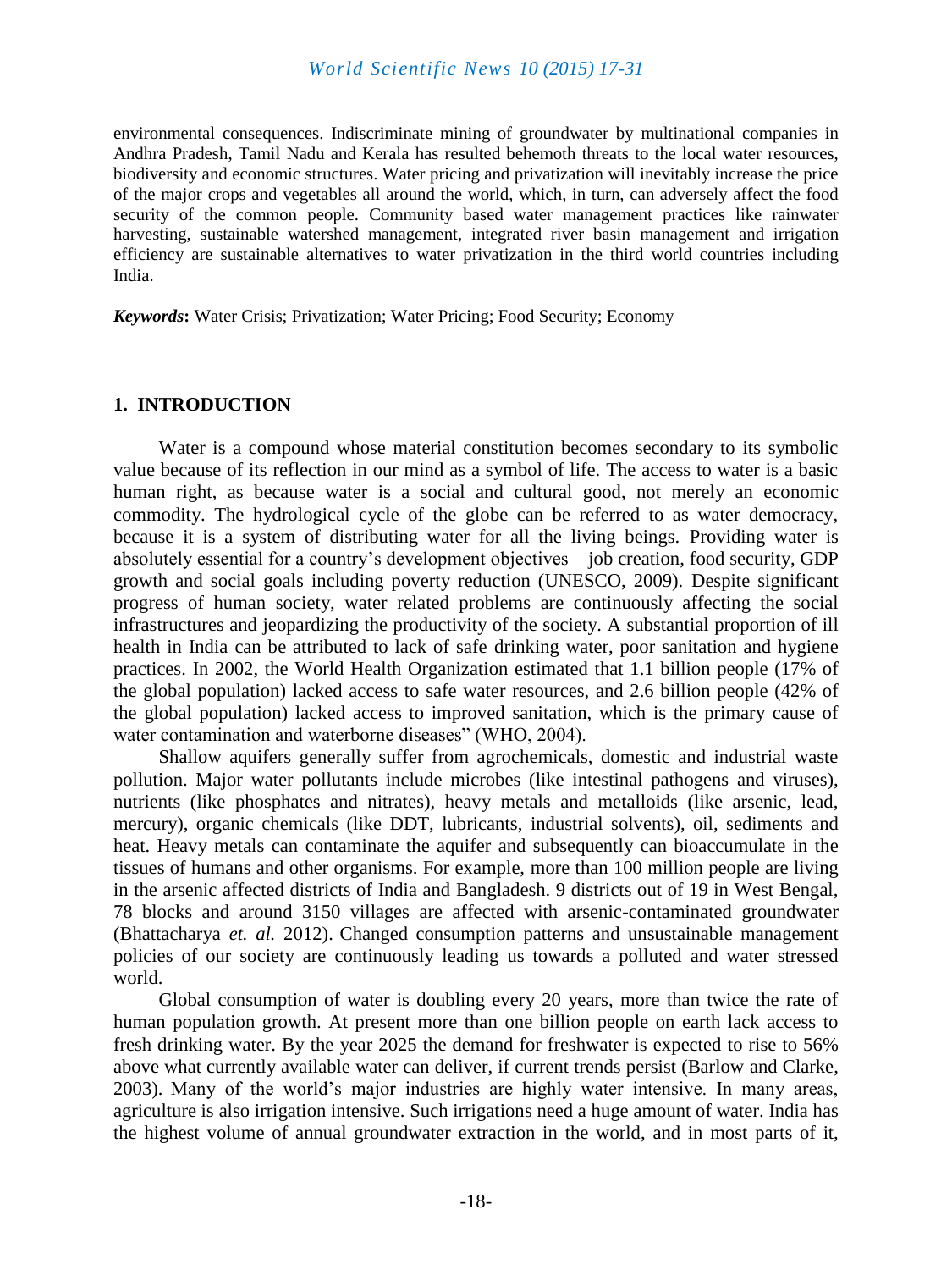groundwater extraction is twice the rate of annual recharge (Barlow and Clarke, 2003). Interestingly, the annual average rainfall in India is 4000 billion cubic meters, but the annual water requirement of India is only 450 billion cubic meters (Rao, 1995). Still the country is plagued by environmental issues such as water pollution from raw sewage and runoff of agricultural pesticides, water crisis and unequal distribution problems, which, in turn, is making the whole situation paradoxical (Sharma, 2005).

A region where renewable fresh water availability is below 1700 cubic meters/capita/annum is a 'water stress' region, and one where availability falls below 1000 cubic meters/capita/annum is termed as water scarce region (Falkenmark, 1992). The annual per capita availability of renewable freshwater in India has reduced from around 5,277 cubic meters in 1955 to 2,464 cubic meters in 1990. Considering the projected increase in population by the year 2025, the per capita availability is likely to drop to below 1,000 cubic meters and India will face severe water scarcity (The Energy and Resources Institute, 1993).

From the 1970s onwards, the costs of the hydraulic state model began to receive greater attention. A convergence of different factors led to this situation. On the one hand, there were financial considerations: dams' cost-effectiveness started to be questioned; many industrialized countries witnessed a stagnation of water demand; and most governments faced deep fiscal constraints, in the wake of the oil crises (Bakker, 2003).

In India, changes in the economy have been made with the liberalization, privatization and globalization of almost every aspect. While this process began in 1991 in sectors like power, it has gradually expanded in the water sector in recent times. Privatization is the process of transferring ownership of a [business,](http://en.wikipedia.org/wiki/Business) enterprise, agency, public service, or public property from the [public sector](http://en.wikipedia.org/wiki/Public_sector) (a government) to the [private sector,](http://en.wikipedia.org/wiki/Private_sector) either to a business that operates for a profit or to a [nonprofit organization.](http://en.wikipedia.org/wiki/Nonprofit_organization) It may also mean government [outsourcing](http://en.wikipedia.org/wiki/Outsourcing) of services or functions to private firms, e.g. revenue collection, law enforcement, and prison management (Rezapour *et. al.*, 2014). A more tacit form of privatization is what has come to be called 'corporatization'. The principal objective of corporatizing a public service is to let it function as a business. While ownership, control .and management of the assets remains in the public sector, a corporatized entity operates on a commercial basis. Furthermore, corporatized entities often engage in outsourcing of some of their services, and, sometimes, corporatization can be a stepping stone to full-scale privatization or, at least, pave the way for the involvement of private actors.

In India, privatization has been accepted with a lot of resistance and has been dormant initially during the inception period of economic liberalization in the country (Kappor and Ramamurti, 2002). Privatization got tremendous boost by the introduction of new economic policy in 1991 that allowed delicensing, relaxing entry restrictions and equity funding (Gouri, 1996). To solve the growing water crisis, one of the possible solutions that has been proposed and has been implemented is privatization of water, which in effect leads to treatment of water as a commodity (Mukhopadhyay and Bhattacharya, 2011; Bhattacharya *et. al.*, 2013). The ideological choice of treating water as an economic good or a 'cashable resource' is based on the assertion that market is the principal mechanism to regulate the flow of goods.

What has changed in the past 10 years is the entry of private corporations, which will account for nearly 28,577 MW of hydropower by December 2011. Big corporate houses are in the business of water, sanitation, solid waste management, sewerage, bottled water, beverages and more in different forms of public-private partnership. The entry of bottled drinking water in India in the last 15 years is an important aspect of commodification and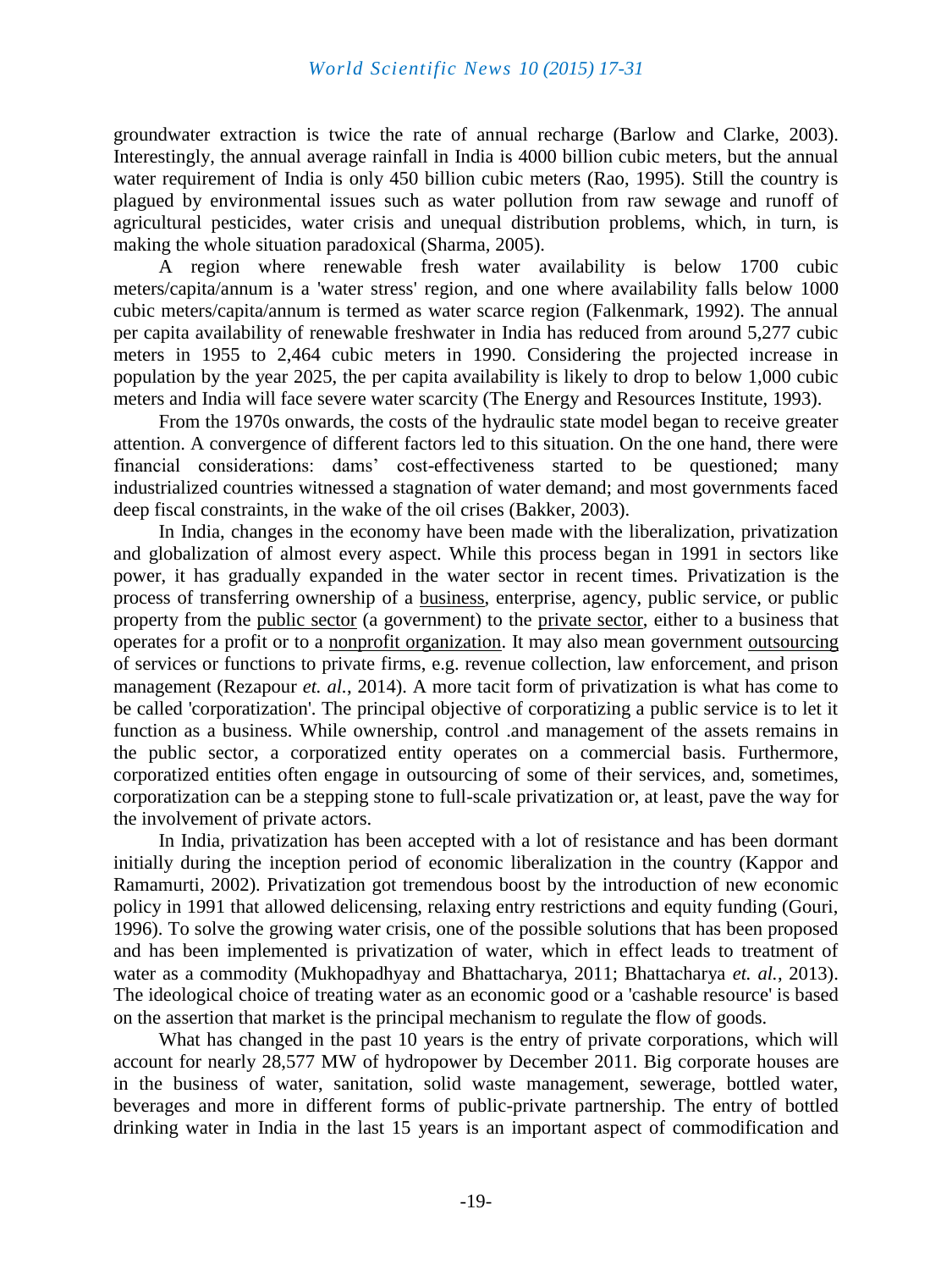privatization of water. It is observed that citizens assume the quality of municipal water to be bad, and choose bottled water while they are outside (Kumar and Furlong, 2014).

The world of privatized water is overwhelmingly dominated by two French corporate houses. Suez Lyonnaise des Eaux (which built the Suez Canal and had 1999 profits of \$1.5 billion on sales of \$32 billion) and Vivendi SA are referred to as the General Motors and Ford Motor Company of the water world (Barlow, 2001). Both are ranked among the 100 largest corporations in the world by the Global Fortune 500. Between them they own, or have controlling interests in, water companies in over 120 countries on five continents, and distribute water to almost 100 million people in the world (Barlow, 2001).

However, issues of privatization and pricing of water are not new to the water sector. Since ancient times, water has been recognized universally as an invaluable resource. Water has been harvested in India since the dawn of civilization. The Ramayana, Mahabharata and various other Vedic, Buddhist and Jain texts contain several references to water harvesting structures in existence and water being revered as a life giving and sustaining force (Bhattacharya *et. al.*, 2011). *Kautilya,* also known as *Chanakya,* was the minister of Chandragupta Maurya (321-297 BC), India's first emperor. The book *Arthasastra* written by him is a treatise on government and economics of ancient India. According to Kautilya, Water tax was on irrigation facilities in ancient India in his period. Private owners used to give water to farmers from their tanks and wells against payment of a part of the production (Bhattacharya *et. al.*, 2011). *Kautilya* said that those who cultivated land irrigated by manual labour, shall pay one-fifth of the production as water tax; if water was carried on the shoulder, then one-fouth of the production; for water lifts, the tax is one-third of the production; if water was raised from rivers, lakes, tanks and wells, then one-third or one-forth. In case of damage to the crops or seeds in another's field by the use of a reservoir, channels or a field under water, compensation should be paid in accordance with the damage (Bhattacharya, 2014). In later periods, ground water is practically private property. The existence of personal borewells, supply of water by water tankers and other smaller practices of water supply in villages and cities has existed for a long time. These practices, however, were mostly community managed, or restricted to personal use. The person, who owns the land, owns the water below the land. The landowner has virtually unlimited right to pump out this water, regardless of the fact that the boundaries of the ground water storage may go beyond the person's lands. This unlimited access has also given rise to well developed water markets – for e.g. in North Gujarat. Many industries, even large residential colonies pump out their own ground water (Dwidevi *et. al.,* 2007).

#### **2. METHODS OF WATER PRIVATIZATION**

Water privatization involves transferring of water control and water management services to private companies. The water management service may include collection, purification, distribution of water, and waste water treatment in a community. Traditionally this service has been provided by the local governmental infrastructure such as the municipality or local city council. The World Bank and IMF has aggressively campaigned in favour of water privatization on the grounds that, while water subsidies promote wasteful practices, commodification of water should allow market forces to set the water tariff, which in turn will reduce water consumption and can promote water conservation.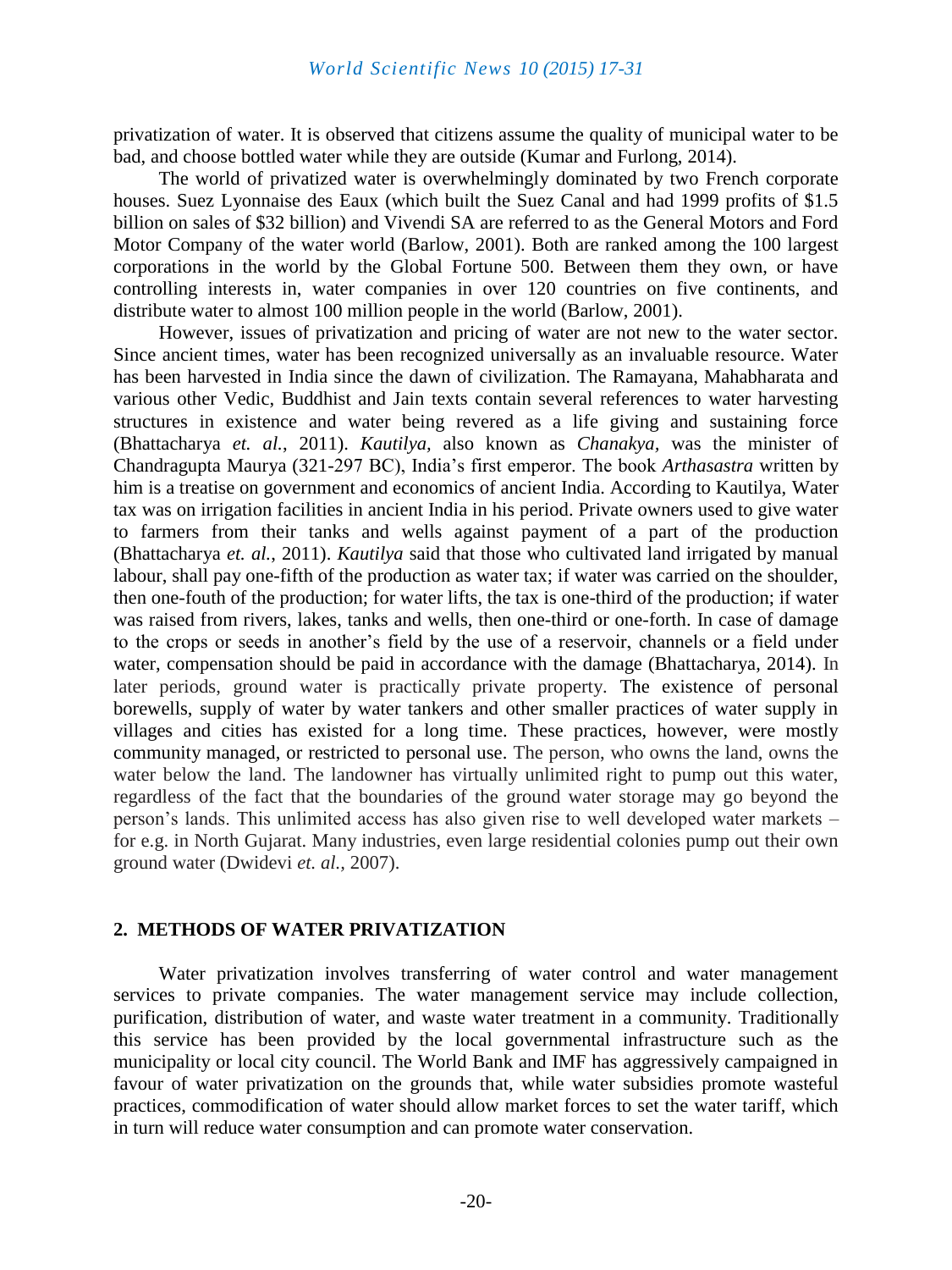It is also argued that opening this sector to private providers will bring in badly needed capital for upgrading and development of infrastructure (Dwidevi *et. al.,* 2007).

There are several models of water privatization that are currently in vogue in different parts of the world. Depending on the degree of privatization, these models can be broadly categorized into:

**A. Service Contracts:** In this model, public authority retains overall responsibility for the operation and maintenance of the system, and contracts out specific components. The process involves short-term contracts of 1 to 3 years for provision of specific services - for example, meter reading and bill preparation. Normally there is no investment from the private company, no financial risks to it, and also no direct legal relationship with the user (Dwidevi *et. al.,* 2007).

**B. (Design), Build, Operate, Own and Transfer or (D)BOOT:** This model of privatization is usually used for system infrastructure development such as water treatment plants that require significant finance. The private operator is required to finance, construct, operate and maintain the facility for a specific period of time (usually more than 20 years). At the end of the term, the infrastructure may be turned over to the municipality or the contract is renewed. This model is more prevalent in developing countries. Examples of (D)BOOT include Tiruppur Project in Tamilnadu, India and construction of water treatment plant in Chembarambakkam, Chennaia.

**C. Concessions:** Long term contracts in which the private company takes full charge of the system, takes responsibility for the provision of the service and is also responsible for expansion, new investments, recovery of bills etc. (e.g. Buenos Aires, Argentina, La Paz, Bolivia) (Dwidevi *et. al.,* 2007).

**D. Divestiture:** In this model, the government or public authority awards full ownership and responsibility of the water system including the water source to a private operator under a regulatory regime. This is also done in the form of 10-20 year renewable contracts on the entire system. The government moves operation to private hands thus improving efficiency. Competition is limited through the process of bids on the divestiture (Dwidevi *et. al.,* 2007). The private sector firm is then expected to take the risks and recoup investment/profits. This model cedes tremendous power over an essential resource to corporations. Examples of divestiture include the *Rasmada* scheme, under which a 22-year lease over a stretch of the *Shivnath* River in *Chattisgarh* was accorded to Radius Water, Inc.

# **3. CASE STUDIES OF WATER PRIVATIZATION**

#### **India:**

Privatization in water sector was introduced late in India, and the initial pace was slow. Both drinking water and irrigation are very sensitive in the country, and this may be the reason for the late introduction of privatization. Some of the examples are as follows: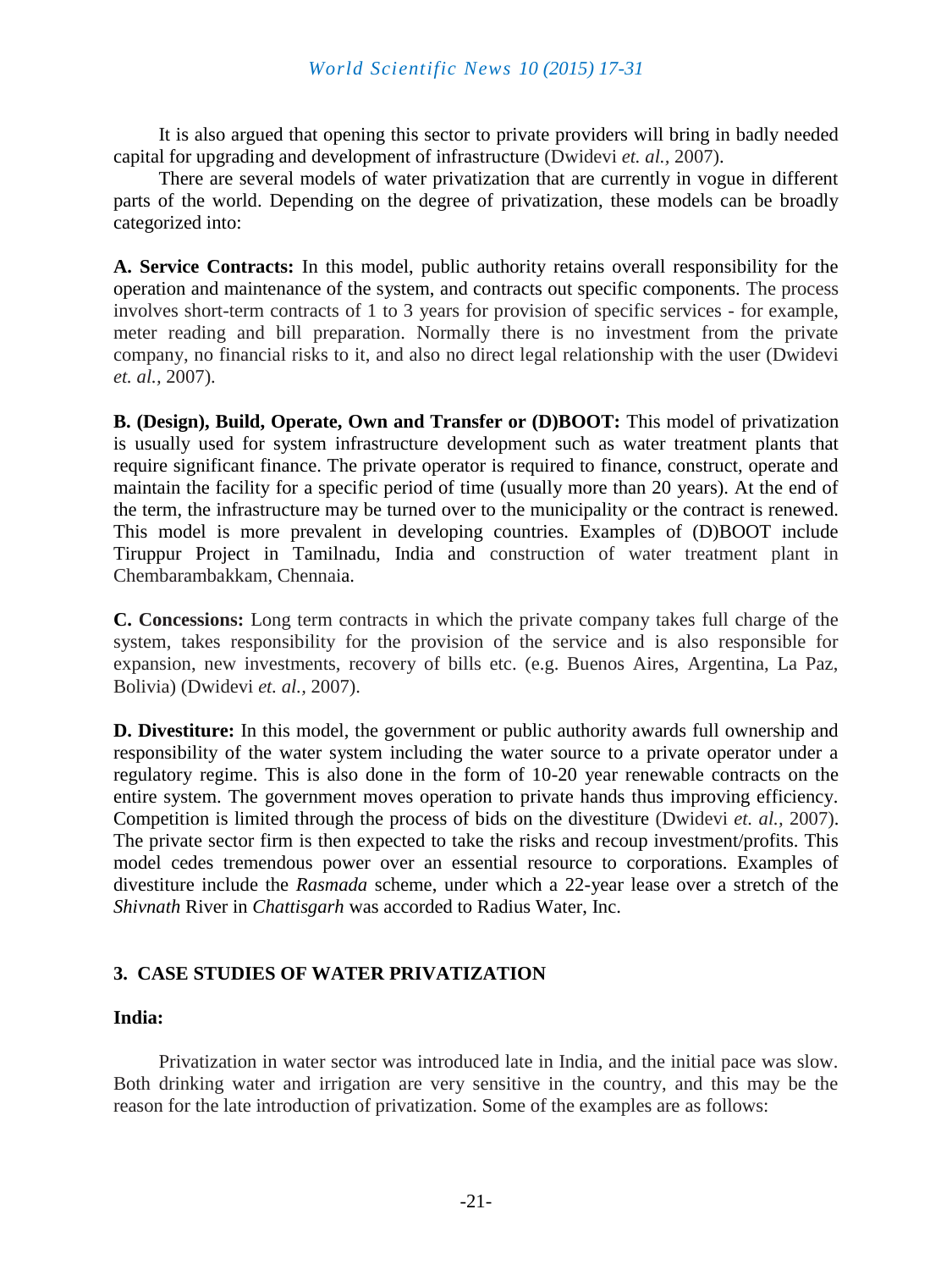**Tiruppur, Tamil Nadu:** The New *Tiruppur* Area Development Corporation Ltd. (NTADCL) was set up by the state government in 1995 to execute a Rs 13 billion (EUR 281 million) water supply project, with financial support from USAID and the World Bank. NTADCL issued a 30-year BOOT contract for the project to a consortium including Mahindra  $\&$ Mahindra, United International, North West Water, Larsen and Tubro and Bechtel, which would transfer water over a 55 km. long pipeline from the river Bhavani and supply 185 million liters of water per day to nearly 1,000 textile units and more than 1.6 million residents in Tiruppur and its surrounding area (Water Technology, 2015). According to the project document, United Utilities and NTADCL will run the joint venture at a "fixed operation and maintenance fee" that will be recovered entirely from Tiruppur municipality. However, the Tamil Nadu government has guaranteed profitability to the investors in the project by creating a hedge fund to pay the interest and operative expenses of the project in the event of a water shortage in the Bhavani river, with no stipulations on amount of water withdrawal from the river for this project (Water Technology, 2015).

**Shivnath River, Chhattisgarh:** The *Chhattisgarh* State Industries Development Corporation (CSIDC), which is in charge of industrial development in the state, commissioned the project to meet the demand on water in the *Borai* Industrial area situated on the banks of the *Shivnath* - a non-perennial river. As part of the project, a 23.6 km stretch of the river was ceded to Radius Water through a 22-year renewable contract, under which the company had absolute monopoly over the stretch of river water. In return, Radius Water would provide water to the CSIDC from the *Shivnath* during the lean 6 months. The company built an integrated water supply system to control the water flow automatically depending on the level of the *Shivnath* and set the water tariff at substantially lower rates than that charged by the neighboring states of Madhya Pradesh and Maharashtra (Sharma, 2002). The project was initially hailed as a success by the Government. However, the catch was that the agreement assured Radius Water of payment for a minimum of four million liters of water per day by the state government, regardless of the amount of water used and irrespective of whether the CSIDC recovers this amount from the industries. The CSIDC lost Rs 12.9 million between December 2000 and June 2002 (Down to Earth, 2003). Furthermore, Radius Water's monopolistic deal with CSIDC and the water resources department covered ground water as well in an 18 km-radius covering the *Borai* industrial area. The company promptly prohibited fishing in the stretch of the river and also charged local farmers for access to water from tube wells. Ultimately, bowing to pressure from several NGOs and adverse media reports, the government had to scrap the deal (Dhar, 2003).

**Degremont, New Delhi:** Degremont – a subsidiary of the French water giant Suez – has been awarded a Rs 2 billion contract under a 10 year BOT agreement with the Delhi Jal Board (DJB) for a drinking water treatment plant in Sonia Vihar near New Delhi. The water treatment plant is expected to yield 635 million liters of drinking water a day. While Degremont is getting the raw water for free through pipelines from the Upper Ganga canal of the Tehri Dam project (near Muradnagar, Uttar Pradesh), the amount it will get as a fee for treating the water will be much in excess of what the DJB will charge the consumers when selling the water. The DJB is also providing Degremont with land, electricity and treatment cost. At the same time, Degremont has been kept free from transmission losses and revenue collection and has also been assured the purchase of treated water and productivity incentives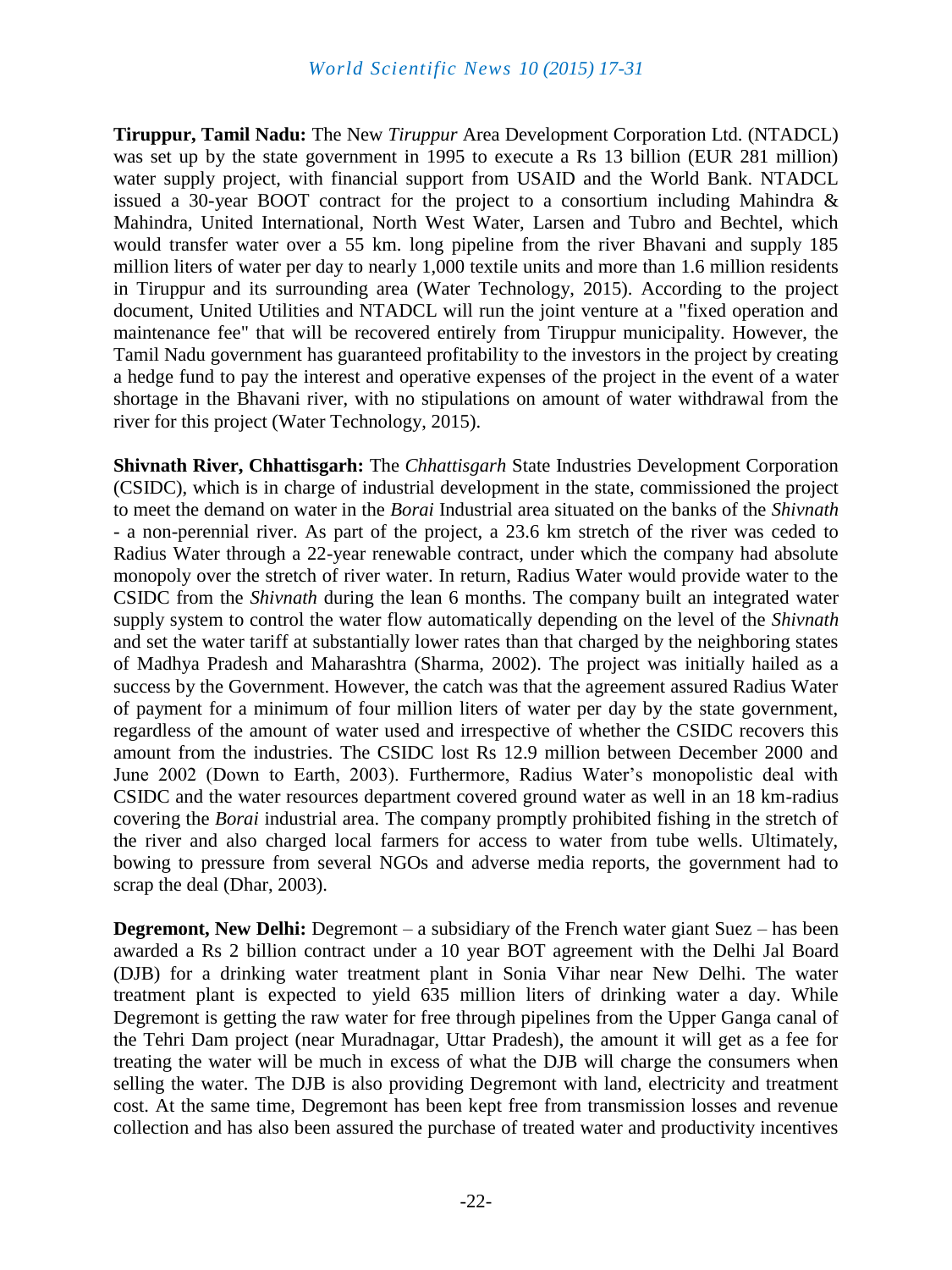once the plant begins operations (Kaur, 2003). The Sonia Vihar plant has been plagued by controversies since its inception. The leader of the opposition party and some ruling party members has leveled allegations of corruption and irregularities in the allotment of contract to Degremont. A Delhi-based NGO - Research Foundation for Science, Technology - has accused the Delhi Jal Board of wasteful practices. The Delhi Jal Board, which does not rule out an increase in water price for the residents of New Delhi, has not made public any of the project documents (Navdanya/RFSTE, 2005).

#### **4. WATER PRICING: AN INTEGRAL PART OF PRIVATIZATION**

Water pricing is the immediate consequence of water privatization as the private companies try to gather profit by putting price on it while supplying it to the common people. Water pricing is a term that covers various processes to assign a price to water. The need to fix an appropriate charge of price for urban water has been strongly advocated in recent years. Several reasons have been put forward in support of appropriate price policy:

**(1)** Urban water is underpriced in relation to the cost incurred on the provision of water resulted in serious concerns about the financial viability and sustainability of urban water utilities.

**(2)** Underpricing has resulted in poor and unreliable water services, especially in the city areas.

**(3)** Water is provided at subsidized rate because poor could afford it. In practice, however, it is the rich, not the poor, who always benefit disproportionately from subsidized water services. Paradoxically, the subsidies, in fact, favour the rich and middle class.

**(4)** Underpricing has seriously affected the finances of the state governments. As a consequence, the service expansion becomes relatively slow (Mathur and Thakur, 2003).

The tariff structures used in urban water supply also vary across states like the institutions involved in its provision. A tariff structure is a set of procedural rule used to determine the conditions of service and monthly bills for water users in various classes and categories. The water charged may be in the form of non volumetric flat rate tariff, non volumetric water tax, uniform metered tariff, metered block tariff or a combination of above. Several types of water tariffs are used in water sector:

**(a) Increasing block tariffs:** An alternative to marginal cost is increasing block tariffs (IBTs). An IBT is based on volumetric component. In this price structure, water use per billing is divided into a number of discrete blocks for which separate prices can be set. A water user in particular category, such as domestic water consumption, is charged a relatively low per unit price for consumption up to a specified amount. This amount defines the end of the initial or first block. A user who consumes more water faces a higher per unit price for this additional consumption until reaching the end of the second block, and then a still higher price until reaching the end of the top block structure (Boland and Whittington,2000). Increasing block tariffs are popular tariff structure in many developing countries. Water utilities in Bangalore, Delhi and Hyderabad use block tariff for domestic and non - domestic supplies in combination with other price structures.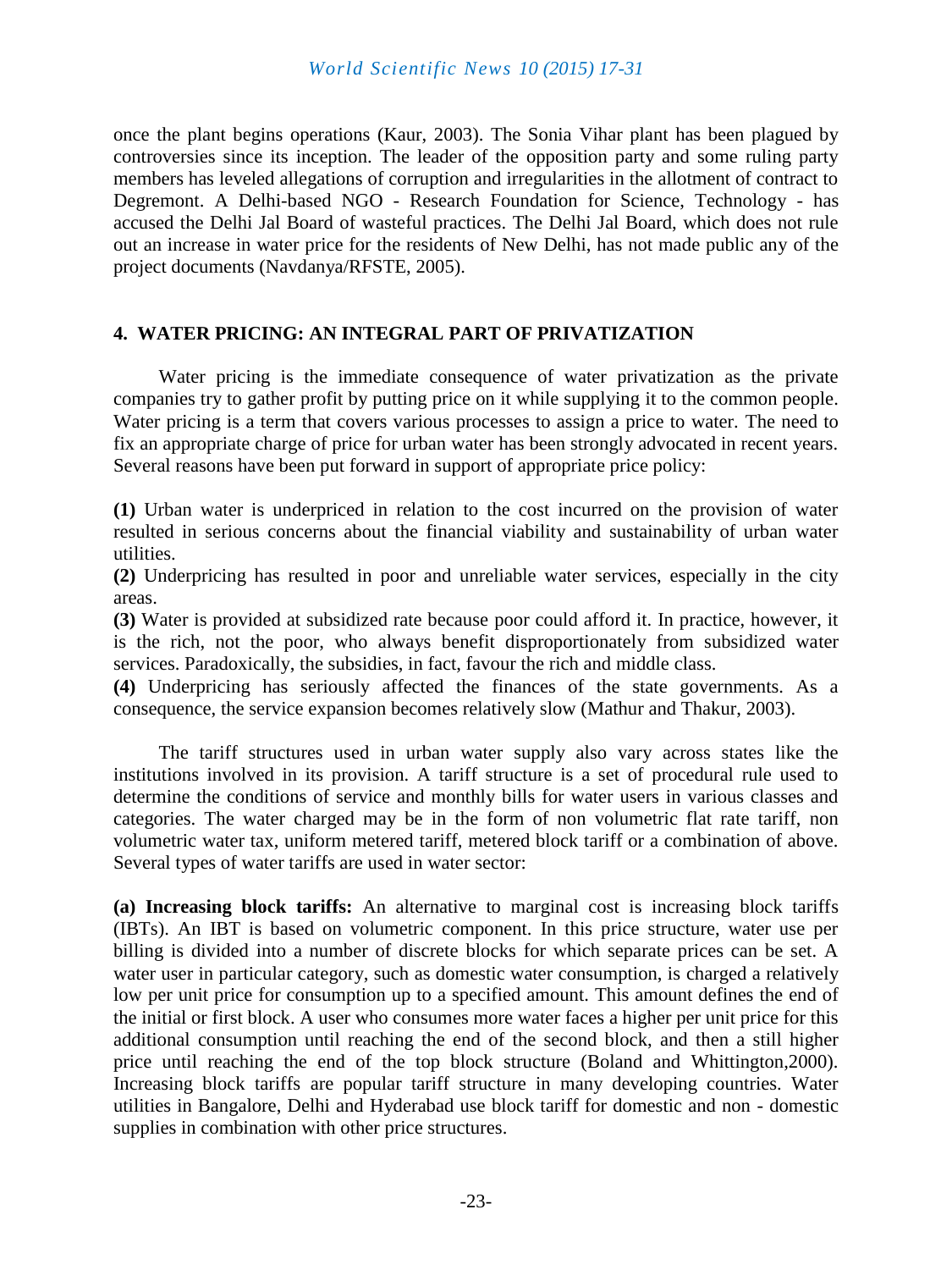**(b) A uniform volumetric charge:** A uniform tariff may differ according to the category of users. Although simple to use, a uniform rate does not provide any incentive to consumers to effect the savings on water use (Mathur and Thakur, 2003).

**(c) A linear water charge:** A linear water charge rises with consumption. It prevails in Kerala where a monthly water charge is specified for discrete quantities of water. Thus, a consumer in Kerala is required to pay a monthly charge of 22 INR for a consumption not exceeding 10 kls; the charge increases to 25 INR for a consumption level of 11 kls, and rises to 550 INR for a consumption of 100 kls/month (Mathur and Thakur, 2003).

Though pricing is considered to be crucial for efficient allocation of water, allocation of water as a pure economic good is more complicated than other goods and services. This is mainly due to its public good nature and externalities associated with it. The critical linkages between water and poverty, food security brings the equity dimension in to its allocation.

## **5. POSSIBLE CONSEQUENCES OF WATER PRIVATIZATION**

Water privatization has several complicated and intersecting consequences. Though the concept can help to solve the problems related with water management and crisis, it can affect the socio-economic structure of a society in several dimensions:

**1)** It should be remembered that under fundamental rights in the Constitution of India, Article 21 entitled 'protection of life and personal liberty' states: 'no person shall be deprived of his life or personal liberty except according to procedure established by law' (Gol, 1986: 7). In view of the scope of this right, environmental and ecological damage of water resources are regarded as amounting to violation of Article 21. Further, 'the entitlement of citizens to receive safe drinking water (potable water) is part of the right to life under Article 21' (Sinha, 2001).

**2)** Water privatization will invariably increase the price of this common property resource because there are hidden costs involved in water collection, purification and distribution. The corporations will recover their costs by exploiting the consumers. It has been argued that privatization will help to reduce unsustainable water use and will promote water conservation. But the market dynamics will inevitably affect the economically weaker class of the society who cannot afford the increased water tariffs (Barlow and Clarke, 2003; Navdanya/RFSTE, 2005).

Water privatization has invariably led to price hikes in almost all the regions in the world where water has been privatized. This is because there are considerable costs involved in upgrading water harnessing, purification and distribution systems. For such expensive projects, water companies borrow private money, which is subject to high interest rates from financiers and state taxation. The companies recover their costs and expenses by charging the consumer. Not only is the capital cost divided among all the consumers but also the interest, taxes and overheads on the capital. Thus, the consumer is forced to bear the burden of higher payments on company loans. In contrast, tax-free public financing results in low costs for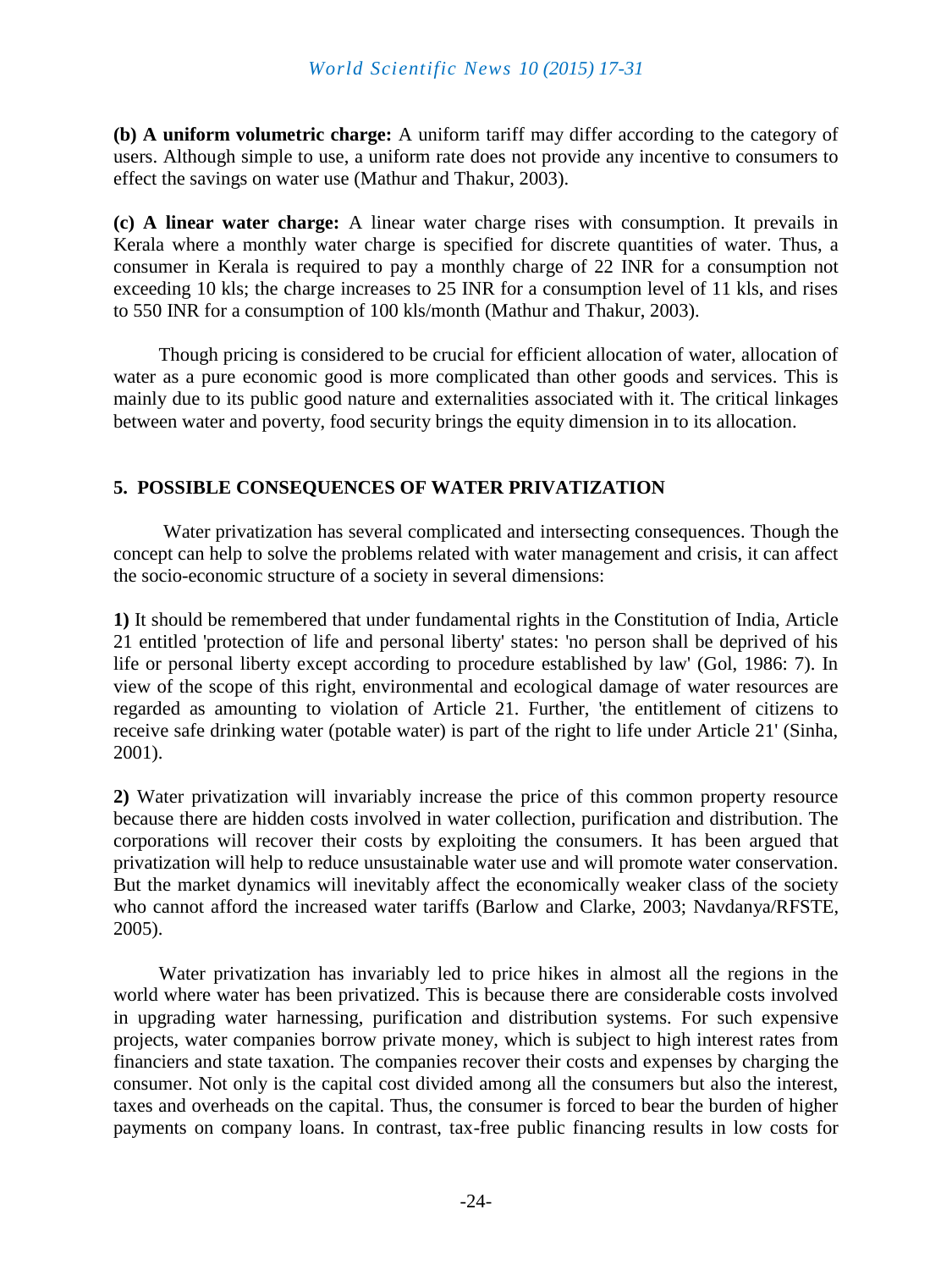such projects in community owned or state controlled water systems. It has been argued that privatization will lead to reduced water consumption and promote conservation (Bhattacharya and Mukhopadhyay, 2011). However, while market forces will determine the water tariff and make it costlier in scarce areas, it is doubtful if this can actually reduce consumption. The price hikes following privatization have almost always made water unaffordable to the poor. However the rate increase does not make a dent on agriculture and industries where the price hikes are affordable (Barlow and Clarke, 2003; Navdanya/RFSTE, 2005).

When water services are privatized, public control is transferred to a corporation, be it domestic, foreign or transnational. Once water rights have been signed over, very little can be done to ensure that the private company will work in the best interest of the community. The prime directive of private water companies is to maximize profits, not to protect consumers (Public Citizen, 2015).

**3)** Another possible threat of water privatization is the unsustainable water extraction by the water corporations for maximizing profits and subsequent destruction of water bodies and aquifers (Bhattacharya and Mukhopadhyay, 2011). Corporations in search of profits can compromise on water quality in order to reduce costs. This is especially relevant in India, where the water quality regulatory boards do not have the efficiency to enforce their standards. There have been numerous examples of outbreak of epidemics because of poor water quality management and regulations. For example, indiscriminate mining of groundwater by a multinational soft drink giant in Andhra Pradesh, Tamilnadu and Kerala has resulted severe threats to the local water resources. They are extracting 1 million liter of groundwater per day which is destroying the balance of the local ecosystems and human societies. Many wells are dried up and also become contaminated (with excessive calcium and magnesium) in the adjoining areas of the soft drink bottling factory in Kerala. The company's usage of agricultural land for non-agricultural purposes is also questionable (Bhattacharya and Mukhopadhyay, 2011). A study of World Wildlife Federation in 2001 showed that the bottled water industries use 1.5 million tons of plastic every year, and after disposal, these bottles release toxic chemicals in the environment (Barlow and Clarke, 2003). In India, the drinking water and soft drink industries have been shown to have high pesticide levels in their products. In 2003, the New Delhi, India based Centre for Science and Environment showed that some of the soft drinks that were being sold in India contained lindane, DDT, malathion and other deadly pesticides which can cause cancer and can affect the immune systems (Wikipedia, 2014).

**4)** In the hydropower sector the country has seen drastic changes in government policies on private participation. The sector has been liberalized and made suitable for the private companies with incentives and guarantees to such an extent that companies are rushing at an amazing speed to grab projects to construct hydropower dams and stations in several eco sensitive zones. This has lead to private control of the river water flows and severe impacts on the local ecology and people, mainly in the fragile Himalayan regions of India (Bhattacharya and Mukhopadhyay, 2011).

**5)** Privatization by definition eliminates public control of the resource in question. Public control of water is essential not only because water is necessary for survival and human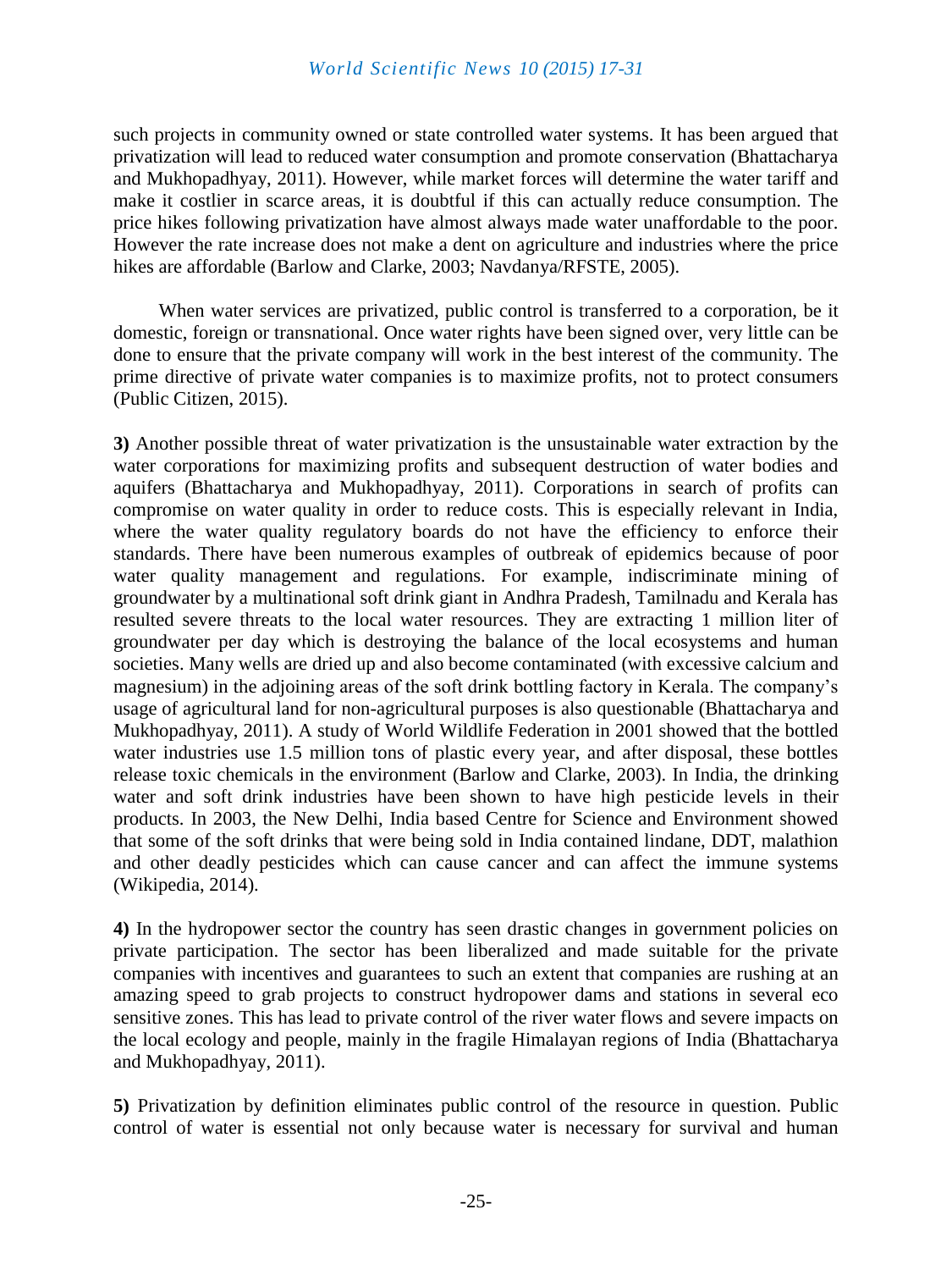fulfillment, but also because of the severe and ever-worsening water crisis that the world is faced with. Once a government agency hands over water systems to a private enterprise, it becomes extremely difficult and prohibitively expensive to reverse the decision. What makes it so difficult is that the global market for water as a commodity is estimated to be over \$500 billion globally and \$2 billion in India. With such huge profits at stake, corporations around the world strive to ensure that water as a commodity remains in private control (Barlow and Clarke, 2003; Navdanya/RFSTE, 2005). Unlike privatization of other sectors such as airlines or telecommunications, privatization of water services (and other essential services) often does not leave the consumers with a choice of provider. Physical reliance on a single water pipe network (and often a single water source) leaves little room for competition, which lends monopolistic attributes to privatization in this sector. Once a private company gets a contract, it tries to assert control over the water resource itself. For example, in Sheonath Industrial Water Supply Project in Chhattisgarh, even though only the water supply was privatized, the owner asserted the right to a large stretch of the river, banned the locals from using the waters, and was supported by the state in this. This is inherent in the nature of the contract, as any company would like to maintain control on the source of its 'raw material' - in this case water (Dwidevi *et. al.,* 2007).

**6)** Privatization can also favour bulk water exports as control over water is transferred from local communities to global corporations, which will have disastrous ecological and environmental consequences. Many crops and vegetables need huge amount of water for their growth and production. For example, in India, production of 1 kg. of Basmati rice requires 4200 liters of water, for long duration coarse rice it is 2500 liters and for wheat the amount is 700 liters (Shiva, 2003). Water pricing and privatization will inevitably increase the price of the major crops and vegetables all around the world, which, in turn, can adversely affect another human right issue of food security (Bhattacharya and Mukhopadhyay, 2011; Bhattacharya *et. al.*, 2013). While government management of water resources is partly responsible for the water crisis we face today, privatization will at best compound the problem. The benefits and costs of privatization in particular circumstances have to be considered broadly, not merely in terms of operational inputs and outputs. The perspectives of water footprint and virtual water should be carefully and precisely considered in the context of water privatization.

**7)** Corporations in search of profits can compromise on water quality in order to reduce costs. This is especially true in a country such as India, where the water quality regulatory boards do not have the teeth to enforce their standards. There have been numerous instances of outbreak of epidemics due to poor quality of water. As discussed earlier, Coca-Cola's indiscriminate mining of ground water has contaminated ground water deposits with excessive amounts of Calcium and Magnesium in Kerala, which has lead to health problems among the villagers in the area (Bhattacharya and Mukhopadhyay, 2011).

**8)** Water privatization can encourage corruption. Checks and balances that could prevent corruption, such as accountability and transparency, are conspicuously missing from the process. With water contracts being worked out behind closed doors, executives and government officials are free to make deals in their own, rather than in the public interest (Public Citizen, 2015). Executives of Vivendi, Suez Lyonnaise de Eaux, and other water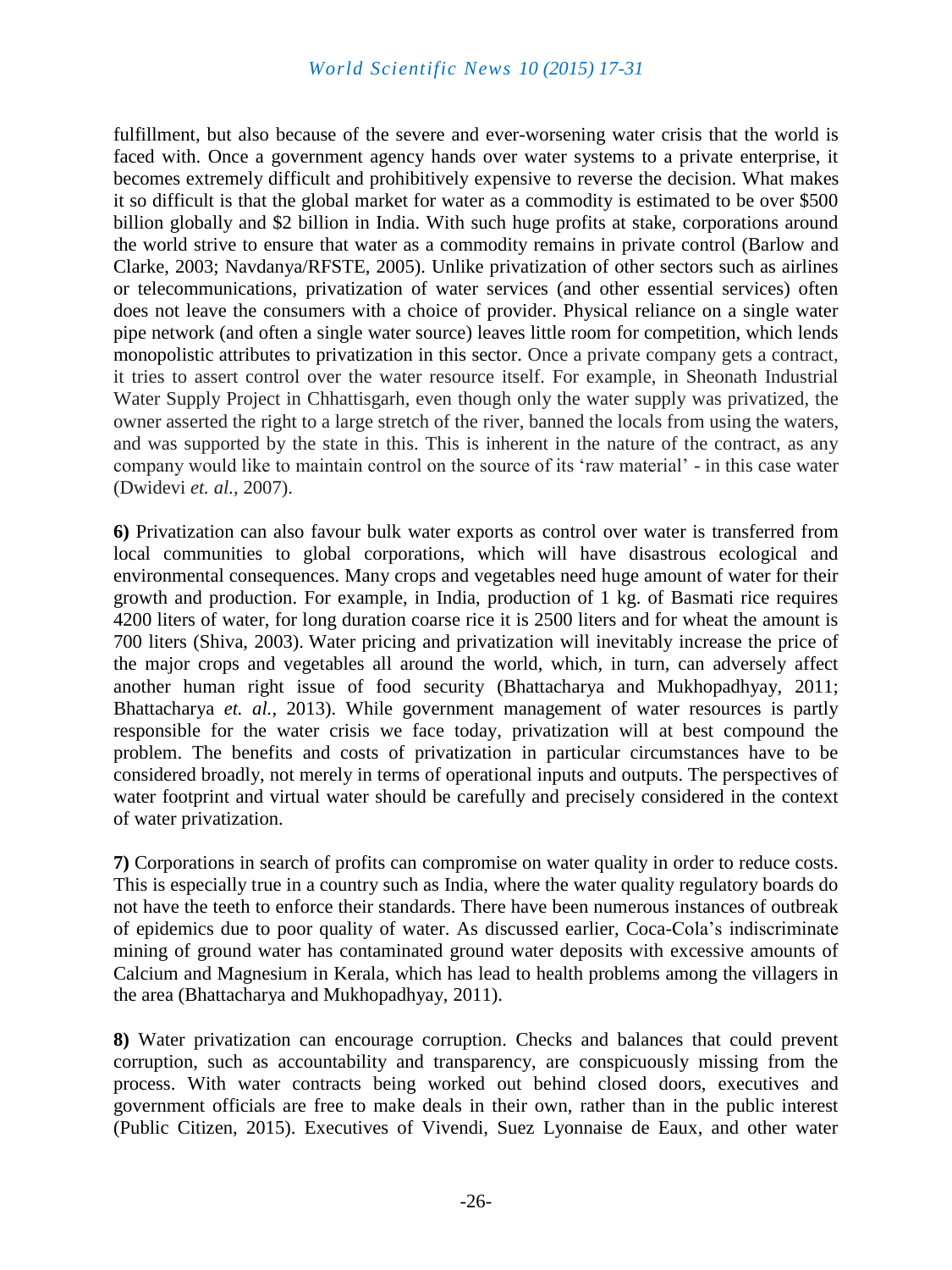companies, for instance, have been convicted for bribing government officials to obtain contracts (Hall, 1999).

**9)** There has been a remarkable degree of public and political opposition to water privatization in different parts of the world. This has been visible in campaigns globally, in both north and south. The opposition includes trade unions, environmentalists, consumer groups, citizens' organizations, elected politicians and other groups. A common theme of opposition campaigns includes the belief that water supply is an essential service, which should be public. A chronological event on opposition to water privatization in the world is shown in Table 1.

**10)** Private control over water services, supplies, and facilities raises domestic security concerns, especially in this age of terrorism. The domestic water supply has received considerable security and anti-terrorism attention by all levels of government since September 11, 2001. Water privatization agreements should mandate that private companies not only undertake standard security measures that are now normal for water systems in this age of terrorism, but also fully cooperate with, and disclose relevant information to, appropriate law enforcement and anti-terrorism planning officials to ensure maximum security of local water supplies.

## **6. CONCLUSIONS**

The water footprint of humanity has exceeded sustainable levels at several places and is unequally distributed among people. Reducing the water footprint is the need of the hour, just like reducing the carbon footprint, to ensure our environmental, economic and social security. In the context of water scarcity, perhaps the most important step is the recognition of water as a fundamental human right, and the responsibility of the State in ensuring its provision to all citizens.

Community based water management policies such as rainwater harvesting, check dam construction, sustainable watershed management, integrated river basin management and irrigation efficiency are far better and sustainable alternatives to water privatization.

These actions also can respect the human rights as well and should be implemented in large scales. The meaningful implementation of sustainable development can now be further advanced to help link social development and human rights aspects of sustainable development with the environment, as well as ensuring economic well being through the benefits that adequate supplies of water can provide. It is absolutely essential for us to secure the right for saving water resources and environment in general. Though a lot of regulations, acts and laws have been enacted here and there, but it is more important to raise the general awareness of the common people about their basic rights.

Then only the people will come to understand how their rights are being violated. Knowledge about development and environment is not enough, rather the upsurge of the common people and pushing the principles of human rights are extremely important.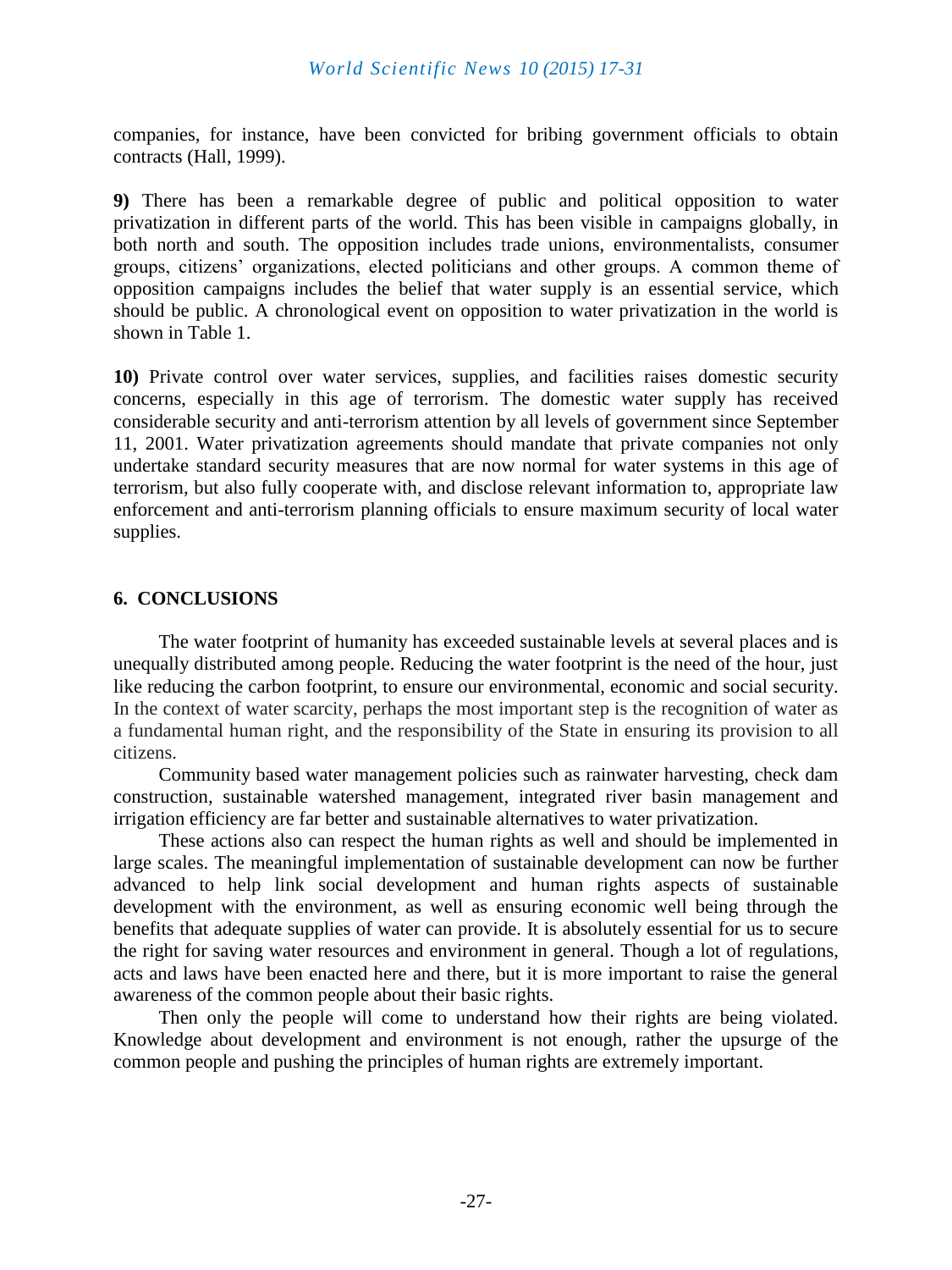| Year | <b>Country</b> | <b>Event</b>                        |
|------|----------------|-------------------------------------|
| 1994 | Poland         | Privatisation proposals<br>rejected |
| 1995 | Hungary        | Privatisation proposals<br>rejected |
| 1995 | Sweden         | Privatisation proposals<br>rejected |
| 1996 | Argentina      | Termination of privatisation        |
| 1996 | <b>USA</b>     | Privatisation proposals<br>rejected |
| 1998 | Germany        | Privatisation proposals<br>rejected |
| 1999 | <b>Brazil</b>  | Privatisation proposals<br>rejected |
| 1999 | Canada         | Privatisation proposals<br>rejected |
| 1999 | Panama         | Privatisation proposals<br>rejected |
| 1999 | Trinidad       | Termination of privatisation        |
| 2000 | <b>Bolivia</b> | Termination of privatisation        |
| 2000 | Germany        | Termination of privatisation        |
| 2000 | Mauritius      | Privatisation proposals<br>rejected |
| 2000 | <b>USA</b>     | Termination of privatisation        |
| 2001 | Argentina      | Termination of privatisation        |
| 2001 | France         | Termination of privatisation        |
| 2002 | <b>Brazil</b>  | Continuing campaign                 |
| 2002 | Ghana          | Continuing campaign                 |
| 2002 | Indonesia      | Continuing campaign                 |
| 2002 | Paraguay       | Privatisation proposals<br>rejected |
| 2002 | Poland         | Privatisation proposals<br>rejected |
| 2002 | South Africa   | Continuing campaign                 |

Table 1. Opposition to privatization of water: some worldwide examples, 1994-2002 (Hall et. al., 2005).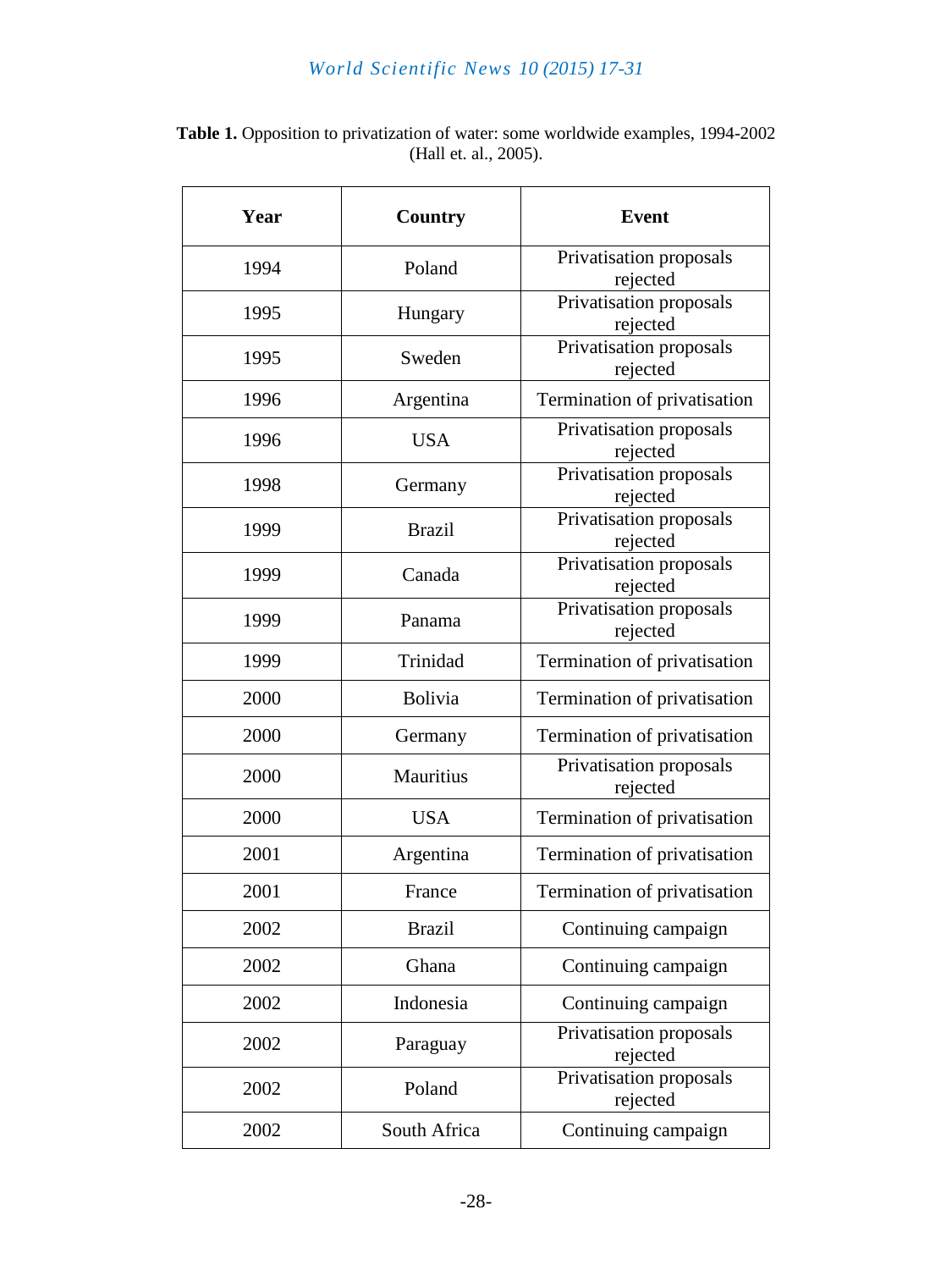#### **Biography of the author**

Dr. Sayan Bhattacharya is currently working as Assistant Professor in Department of Environmental Studies, Rabindra Bharati University, Kolkata, India. He completed his M.Sc. and Ph.D. in Environmental Science from University of Calcutta. He completed two years Post Doctoral Research in Department of Chemistry, Presidency University, Kolkata, India. He has published 25 International Journal Papers, 10 Book Chapters, 40 International Conference proceedings and many National Conference proceedings. He received Young Researcher Award from Govt. of India International Conference. He is in the reviewers' committee of many International journals and in the editorial boards of International journals with high impact factors. He has over 7 years of teaching experiences in 5 colleges and universities of West Bengal.

#### **References**

[1] Bakker, K.J. 2003. *An Uncooperative Commodity: Privatizing Water in England and Wales*. Edited by Gordon Clark, Andrew Goudie and Ceri Peach, *Oxford Geographical and Environmental Studies*. Oxford: Oxford University Press.

[2] Barlow, M. 2001. *Blue Gold: The Global Water Crisis and the Commodification of the World's Water Supply.* Retrieved February 7, 2015, from: <http://www.global.wisc.edu/development/resources/blue-gold.pdf>

[3] Barlow, M. and Clarke, T. 2003. *Blue Gold – The Fight to Stop the Corporate Theft of the World's Water*. Leftword Books, New Delhi, India.

[4] Bhattacharya, S., Chaudhuri, P., and Mukhopadhyay, A. 2011. *Hydraulic Structures and Water Management Systems in Ancient India*. In: Aspects of Indian History and Culture. Kaveri Books, New Delhi, India. pp. 61-67.

[5] Bhattacharya, S., Kumar, A., Chattopadhyay, D.J. and Mukhopadhyay, A. 2011. *Water Crisis and Human Rights: Changing Interactions and Dimensions in the Third World.* In*:*  Global Environment: Contemporary issues and challenges. Integrated research and development foundation, India. pp. 438-446.

[6] Bhattacharya, S., Gupta, K., Debnath, S., Ghosh, U.C., Chattopadhyay, D.J., and Mukhopadhyay, A. 2012*. Arsenic bioaccumulation in edible plants and subsequent transmission through food chain in Bengal basin: with special reference to rice.*  Toxicological and Environmental Chemistry, 94(3): 429-441.

[7] Bhattacharya, S., Chattopadhyay, D and Mukhopadhyay, A. 2013**.** *Changing dimensions of food security in a globalized world: A review of the perspectives for environment, economy and health.* International Research Journal in Environmental Sciences, 2(3): 1-7.

[8] Bhattacharya, S. 2014. *Forest and biodiversity conservation in ancient Indian culture: A review based on old texts and archaeological evidences.* International Letters of Social and Humanistic Sciences, 30: 35-46.

[9] Boland J. and Whittington D. 2000. *The political economy of water tariff in developing countries: Increasing block tariffs versus uniform price with rebate.* In: Political Economy of Water Pricing Reforms, Ed. Ariel Dinar, Oxford University Press. Oxford.

[10] Dhar, A. 2003. *Chhattisgarh to cancel water supply contract.* The Hindu, India, April 12, 2003.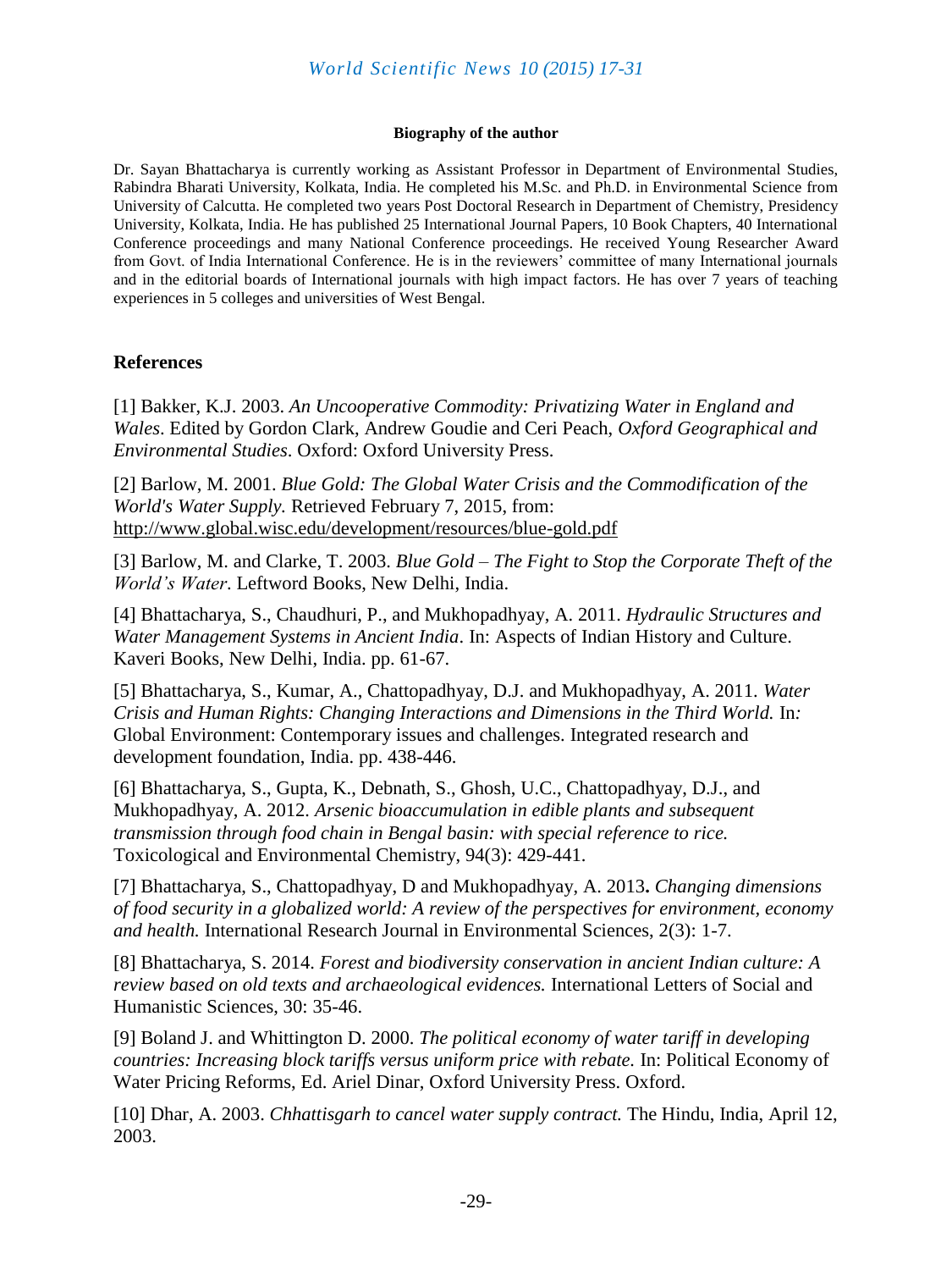[11] Dwivedi, G., Rehmat and Dharmadhikary, S. 2007. *Water: Private Limited: Issues in Privatisation, Corporatisation and Commercialisation of Water Sector in India.* Manthan Adhyayan Kendra, Badwani (MP), India.

[12] Falkenmark, M., and Widstrand, C. 1992. *Population and Water Resources: A Delicate Balance*. Population Bulletin 47, Population Reference Bureau (PRB). Washington, DC.

Goi. 1986. *Constitution of India.* New Delhi: Government of India.

[13] Gouri, G. 1996. *Privatization and Public Sector Enterprises in India: Analysis of Impact of a Non Policy.* Economic and Political Weekly, 31(48): 63-74.

[14] Hall, D. 1999. *Privatization, Multinationals and Corruption.* Public Services International, University of Greenwich, July 1999.

[15] Hall, D., Lobina, E., and Motte, R. 2005. *Public resistance to privatization in water and energy.* Development in practice, 15(3/4): 286-301.

[16] Kapur, D. and Ramamurti, R. 2002. *Privatization in India: The Imperatives and Consequences of Gradualism*. White Paper, Conference on Policy Reform in India, Stanford University, June3-4, 2002, pp. 1- 40.

[17] Kaur, N. 2003. *Privatizing Water.* Frontline, 20(18), 2003. Retrieved February 16, 2015, from:<http://www.frontline.in/static/html/fl2018/stories/20030912002004100.htm>

[18] Kumar, M. and Furlong, M. *Securing the right to water in India: Perspectives and challenges.* Retrieved September 7, 2014, from: <http://www.indiaenvironmentportal.org.in/files/file/RTW-India.pdf>

[19] Mathur, O., and Thakur, S. 2003. *Urban water pricing: setting the stage for reforms.* National institute of public finance and policy, New Delhi, India, pp. 1-53.

[20] Mukhopadhyay, A. and Bhattacharya, S. 2011. *Development and Environmental Issues vis-à-vis Current Perspectives of Human Rights.* In: Human rights and the Third World: Issues and Discourses. Lexington Books, Rowman and Littlefield Publishing Group, New York, USA, pp. 59-80.

[21] Navdanya/RFSTE. 2005. *Financing the water crises: World Bank, International Aid Agencies and Water Privatization.* Research Foundation for Science, Technology and Ecology, New Delhi, India.

[22] Public Citizen Report. 2015. *Top 10 Reasons to Oppose Water Privatization.* Retrieved March 26, 2015, from: [https://www.citizen.org/documents/Top\\_10\\_%28PDF%29.pdf](https://www.citizen.org/documents/Top_10_%28PDF%29.pdf)

[23] Rao, K.L. 1995. *India's Water Wealth*. Orient Longman, India.

[24] Rezapour, M., Zeynali, M., Shahvalizade, A. 2014. *The analysis relationship between privatization of governmental companies and economic value added.* Arabian Journal of Business and Management Review (OMAN Chapter), 3(9): 46-53.

[25] Sharma, A. 2002. *Water Colour of Money.* The Sunday (Indian) Express, India, July 14, 2002.

[26] Sharma, S. 2005. *Background and perspective: Infochange water resources*. Retrieved April 7, 2011, from: <http://www.infochangeindia.org/WaterResourceIbp.jsp>